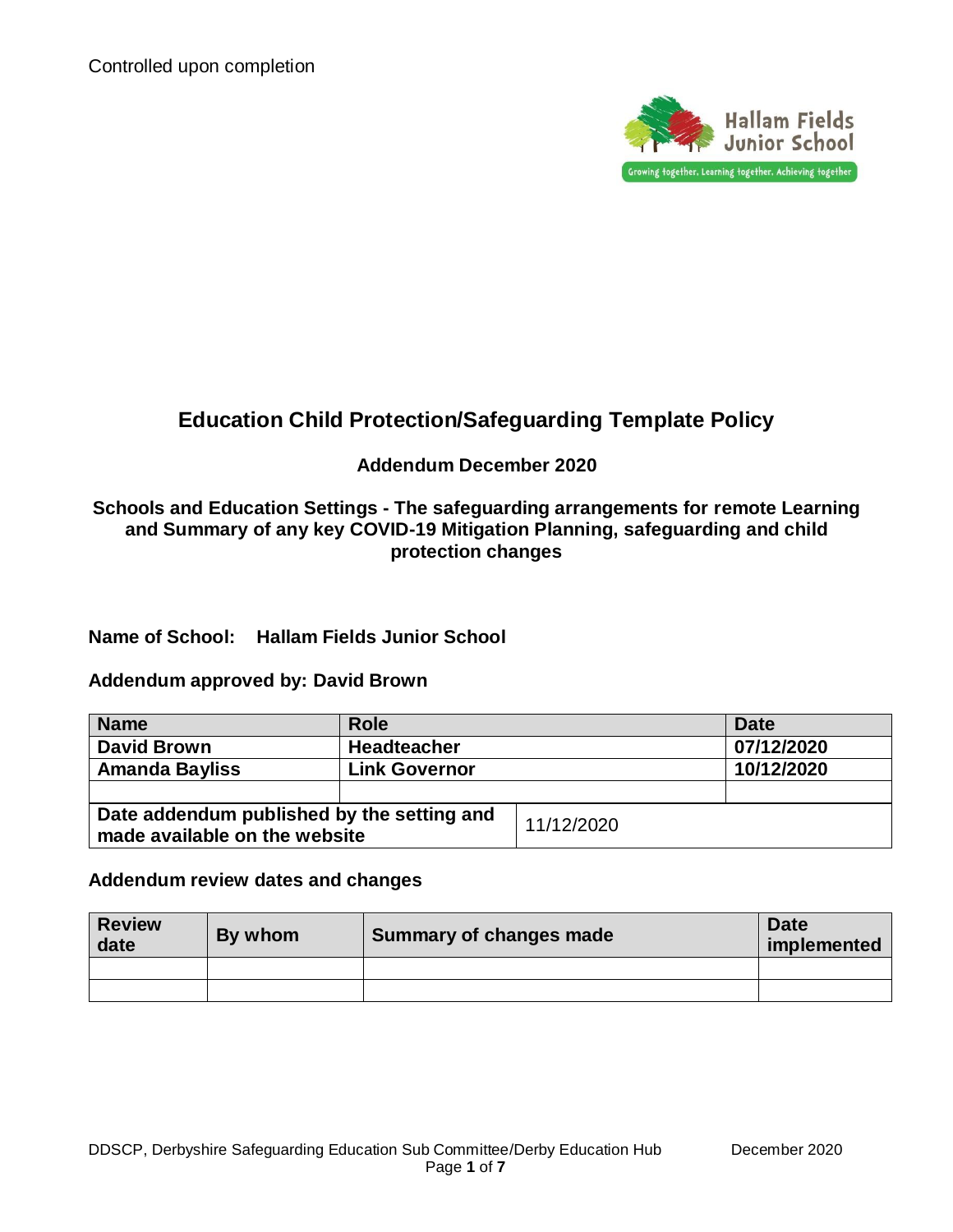This addendum supports a Schools/College current child protection and safeguarding policy, 2020/21. It is part of a series of additional templates that have been issued in 2020 in line with COVID-19 mitigation planning and responses to safeguarding arrangements:

- April 2020, Addendum, Summary of any key COVID-19 Mitigation Planning, Safeguarding and Child Protection changes;
- June 2020, Annex A, The Safeguarding arrangements for the wider Opening of Education Settings to Children from June 1st.

This addendum is new information Schools/Colleges need to address to support the Safeguarding arrangements in their School to cover for example, recent guidance issued by the Government on Remote Learning and on Local Safeguarding Arrangements as the pandemic continues.

This Addendum also reflects any updated advice from Derby and Derbyshire Safeguarding Children Partnership and from Children's Social Care, Reporting Mechanisms, and updated and available support services.

Key information is found here: [https://www.ddscp.org.uk/coronavirus-safeguarding](https://www.ddscp.org.uk/coronavirus-safeguarding-arrangements/)[arrangements/](https://www.ddscp.org.uk/coronavirus-safeguarding-arrangements/)

All leaders and including Governors will ensure that they will also keep up to date with changing National and Local arrangements:

<https://www.gov.uk/coronavirus>

[https://schoolsnet.derbyshire.gov.uk/administration-services-and-support/coronavirus](https://schoolsnet.derbyshire.gov.uk/administration-services-and-support/coronavirus-information/coronavirus-information.aspx)[information/coronavirus-information.aspx](https://schoolsnet.derbyshire.gov.uk/administration-services-and-support/coronavirus-information/coronavirus-information.aspx)

# **1. Vulnerable Children/reporting concerns**

We will help identify vulnerable children and especially those children who continue not to be in school and use the available services, support and referring in arrangements, with particular reference to:

- The Derby and Derbyshire Safeguarding Children Partnership briefing on safeguarding children at a time of significant demand from September 2020: Appendix 1.
- Community Health Advisors (Mental Health and Wellbeing):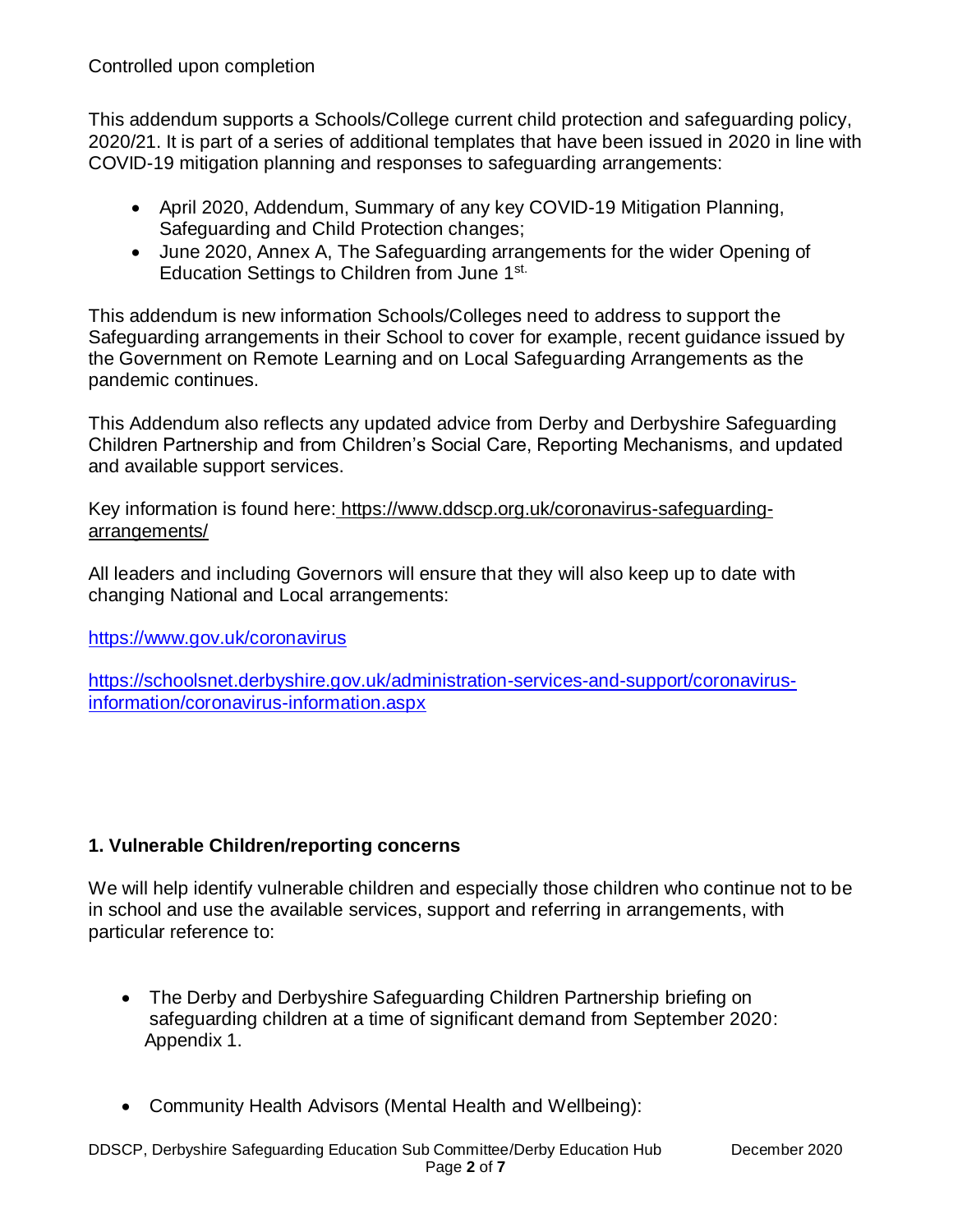<https://www.camhsnorthderbyshire.nhs.uk/specialist-community-advisors>

[https://www.derbyshirehealthcareft.nhs.uk/services/childrens-mental-health-services-camhs](https://www.derbyshirehealthcareft.nhs.uk/services/childrens-mental-health-services-camhs-derby-and-southern-derbyshire/im-professional/specialist-community-advisors)[derby-and-southern-derbyshire/im-professional/specialist-community-advisors](https://www.derbyshirehealthcareft.nhs.uk/services/childrens-mental-health-services-camhs-derby-and-southern-derbyshire/im-professional/specialist-community-advisors)

• The locality Early Help Team (Derbyshire):

Contact school on 0115 9322568 / speak to Mr Hussain

| <b>High Peak &amp; Dales</b>          | 01629 531232 (Glossop)       |
|---------------------------------------|------------------------------|
|                                       | 01629 533502 (Buxton)        |
| North East & Bolsover                 | 01629 533623 or 01629 537398 |
| Chesterfield                          | 01629 533557                 |
| <b>Amber Valley</b>                   | 01629 533640 or 01629 533212 |
| Erewash                               | 01629 537820 or 01629 531576 |
| South Derbyshire & Dales 01629 532617 |                              |

The Transition Team, emerging needs (Derbyshire) 01629 536451

## **2. Maintaining contact**

Whilst children are not in school, staff are required to ensure contact is made with families. If children can't access the daily online sessions, class teachers arrange regular contact with parents via phone or email. Work will still be checked through SeeSaw to see engagement of the child. If children / parents are not engaging then the attendance officer will try to make contact via phone followed by a home visit if still no contact is made. Weekly meetings with DSL will include children working at school and at home.

#### **3. Designated Safeguarding Lead (and Deputy) Arrangements**

At Hallam Fields we have four safeguarding leads who are all trained. We therefore have good capacity to cover for sickness / self-isolation during this period. Where staff sickness impacts on pastoral roles leadership team will offer support to children who need additional support either themselves or through allocation of other staff.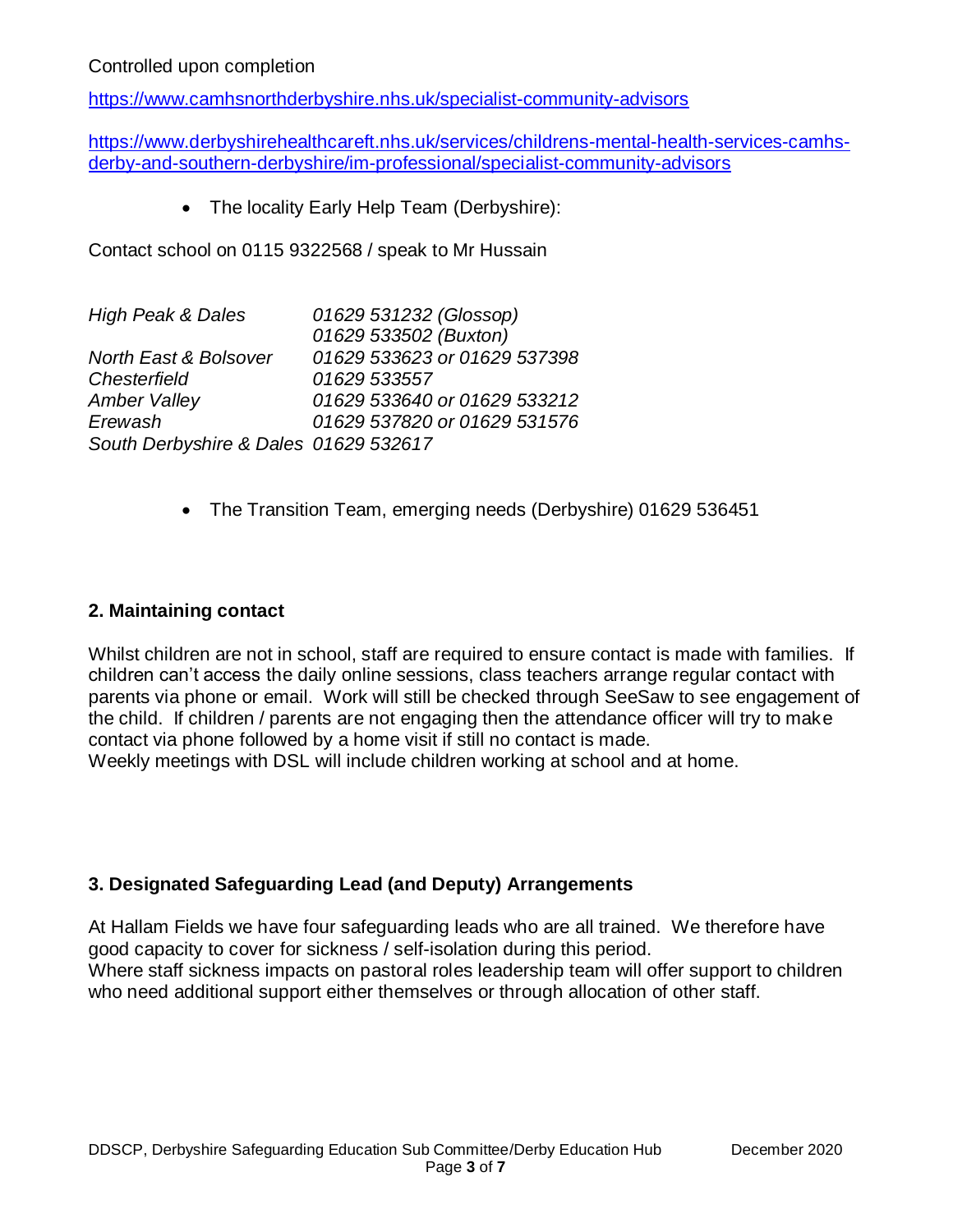## **4. Children with a Social Worker**

We expect that our vulnerable children who have a social worker and children with an EHCP will attend our school so long as they do not have underlying health conditions that put them at severe risk.

Where a parent/carer does not want to bring their child to an education setting, and their child is considered vulnerable, we will agree with the Social Worker who will explore the reasons for this directly with the parent and wherever possible encourage attendance. This will include children with EHCP plans and we will liaise with the SEND Team. Any discussions will be communicated to the Social Worker.

If we must close our provision and we have children attending with a Social Worker, we will liaise with other provision in our area to see if they are open and if the child/ren can attend. We will then update the Social Worker and use contingency arrangements for information sharing and recording whilst the child is in the alternative setting.

We will ensure where possible that we have joint discussions with the Social Worker around reasons for any non-attendance and the risk this poses to the safeguarding and welfare of the child. Through this discussion we can plan any next steps to try and ensure the welfare of the child.

### **5. Home Educated Children**

When parents/carers are considering Home Education and or have taken a decision to remove the child from our roll, we encourage an open line of communication and will arrange a discussion with the family. In doing this we will inform them of their legal duties and that they will be expected to provide a full-time suitable education. We will also explain that as part of the procedure for wanting to pursue Home Education, we will notify the Local Authority of their decision and the Local Authority will need to make further enquiries directly with them.

If this decision relates to COVID-19 and there are concerns about the physical or mental health of the child or other family member, we will try and continue to offer reassurances about the measures we have taken to protect their health and wellbeing.

The DfE has published advice for parents/carers considering Elective Home Education (EHE). It sets out clearly, the implications of withdrawing children from school for the purposes of home education. We will in our discussion with parents/carers hand out information and provide this link where the option of EHE is explored:

<https://www.gov.uk/government/publications/elective-home-education>

We will also provide additional information found here: [https://www.derbyshire.gov.uk/education/elective-home-education/elective-home](https://www.derbyshire.gov.uk/education/elective-home-education/elective-home-education.aspx)[education.aspx](https://www.derbyshire.gov.uk/education/elective-home-education/elective-home-education.aspx)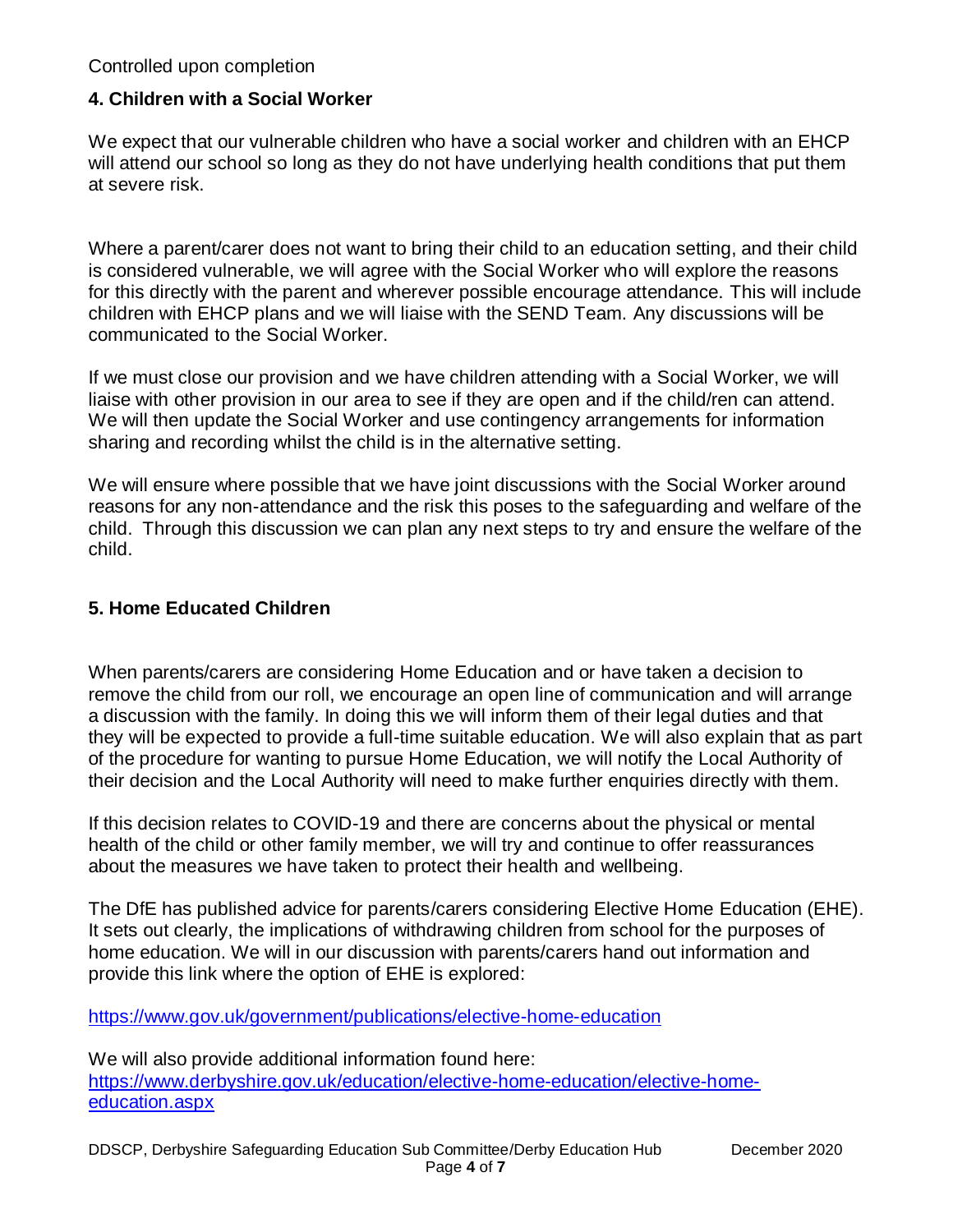# **6. Remote Learning**

This School is operating a mixture of In-School and Home Learning. If any of our children and their families need to self-isolate, for example, we will need to make provision to teach them remotely. In teaching face to face or in a virtual classroom it is important that we take steps to ensure children are protected.

Safeguarding and Child Protection remains as important in this environment as anywhere else, and our School will apply the School's Safeguarding Guidance to Remote Learning, just as they would to classroom working. Staff who become aware of any Child Protection concerns will continue to follow the school's safeguarding procedures and the local Derby and Derbyshire Childrens Safeguarding Procedures.

When staff work remotely, we will ensure that the School's Child Protection and Safeguarding Policy is adhered to, and the Managing Allegations Against Staff, Carers and Volunteers policy is followed.

Updated National Guidance provided by the DfE can be found on the following link:

[https://www.gov.uk/guidance/safeguarding-and-remote-education-during-coronavirus](https://www.gov.uk/guidance/safeguarding-and-remote-education-during-coronavirus-covid-19#virtual-lessons-and-live-streaming)[covid-19#virtual-lessons-and-live-streaming](https://www.gov.uk/guidance/safeguarding-and-remote-education-during-coronavirus-covid-19#virtual-lessons-and-live-streaming)

Derbyshire County Council's 'Education Data Hub' has published advice for Schools on remote learning, November 2020, which is available on the following page:

[https://schoolsnet.derbyshire.gov.uk/administration-services-and-support/coronavirus](https://schoolsnet.derbyshire.gov.uk/administration-services-and-support/coronavirus-information/information-and-advice-to-schools.aspx)[information/information-and-advice-to-schools.aspx](https://schoolsnet.derbyshire.gov.uk/administration-services-and-support/coronavirus-information/information-and-advice-to-schools.aspx)

# **7. Monitoring Arrangements**

This addendum will be reviewed and updated as Guidance from the Local Safeguarding Partners, other relevant agencies or DfE is received, and as a minimum (6*-7 weeks*) by (*Headteacher / Linked Governor*).

At every review, it will be read and approved by the full governing board.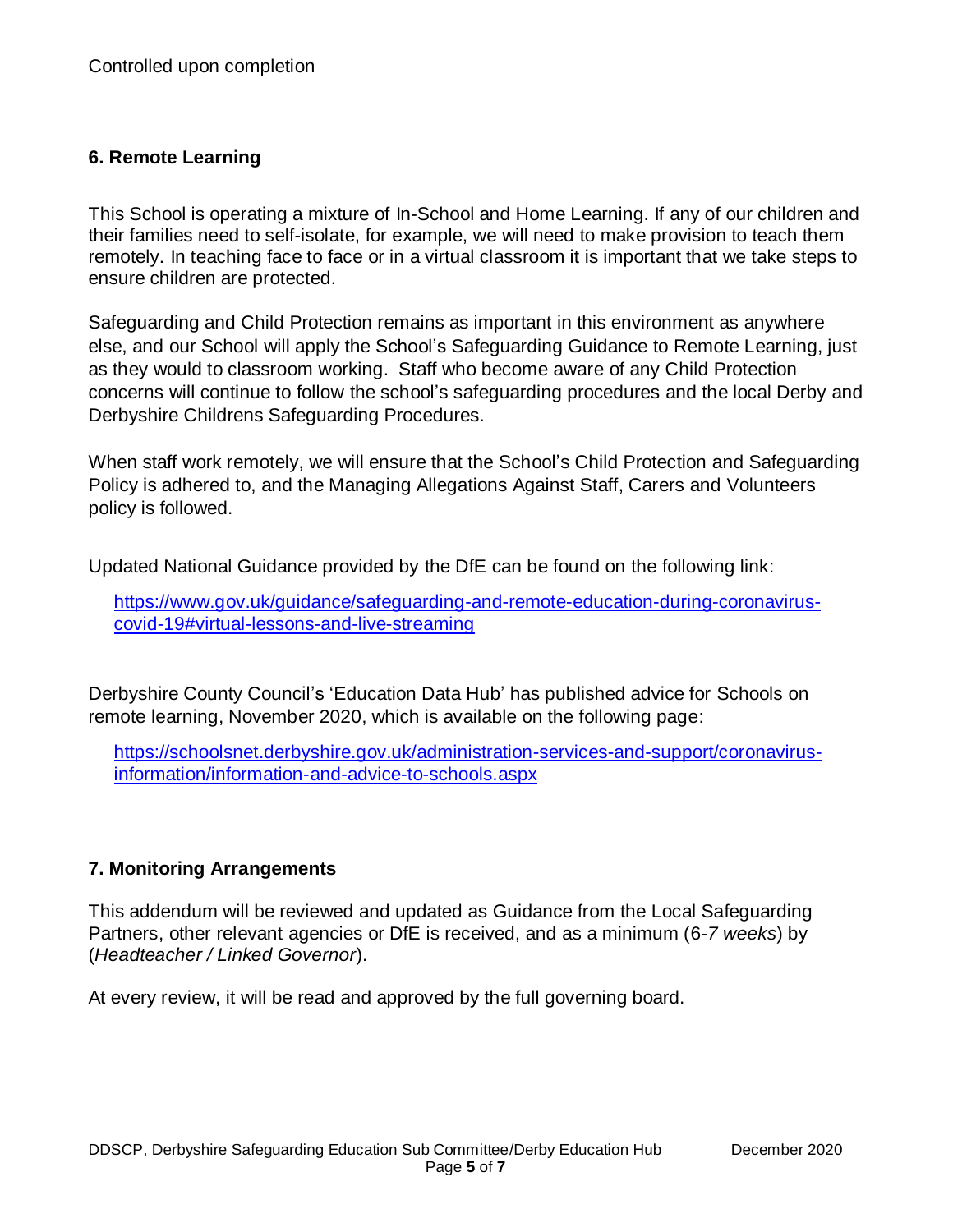

**Appendix 1.**

**Final 27/09/20** 

## **Derby and Derbyshire Safeguarding Children Partnership Safeguarding our Children at a Time of Significant Demand**

#### **What Do We Know?**

Between March and September 2020, many children and young people were not seen in their day care or school settings. We know that the lived experiences of children, young people and their families throughout the lockdown period may have been very different to normal; greater contact with family members and household pressures such as employment, financial concerns, home schooling and health, potentially contributing to an increase in domestic abuse and other concerns such as parental mental health and substance abuse and family breakdown. Children and young people are also likely to have had increased access to the internet, prompting concerns about an increase in online abuse and exploitation.

As children and young people begin to return to day care or school settings there is an understandable anxiety that significant concerns may come to light about their experiences over the last six months, and there is a need to ensure that children and families are able to access the appropriate level of help for their needs.

The messages from the data we have collected and analysed are clear; demand on all services will increase and all services must identify how they will respond, both individually and in coordination with other agencies

# **Responding to Emerging Concerns – Essential Questions to Ask**

Circumstances for children and young people can be complex. Key to decision making will be your analysis of what you know and whether any new information which has been shared by the child, young person or about them raises specific concerns about abuse or neglect.

- $\triangleright$  Have you reviewed the threshold document and clarified all the information available to you, from your records and from your work with other agencies, to decide how serious the situation is for the child or young person?
- $\triangleright$  In all possible cases, have you discussed your concerns with the designated or named safeguarding lead in your organisation? This is an essential chance to reflect on what has been learnt and whether early help may be needed, or the situation is so serious that urgent action is required.
- $\triangleright$  If the situation does not require a referral to social care, what other services are available which could provide early and appropriate support?

DDSCP, Derbyshire Safeguarding Education Sub Committee/Derby Education Hub December 2020 Page **6** of **7**